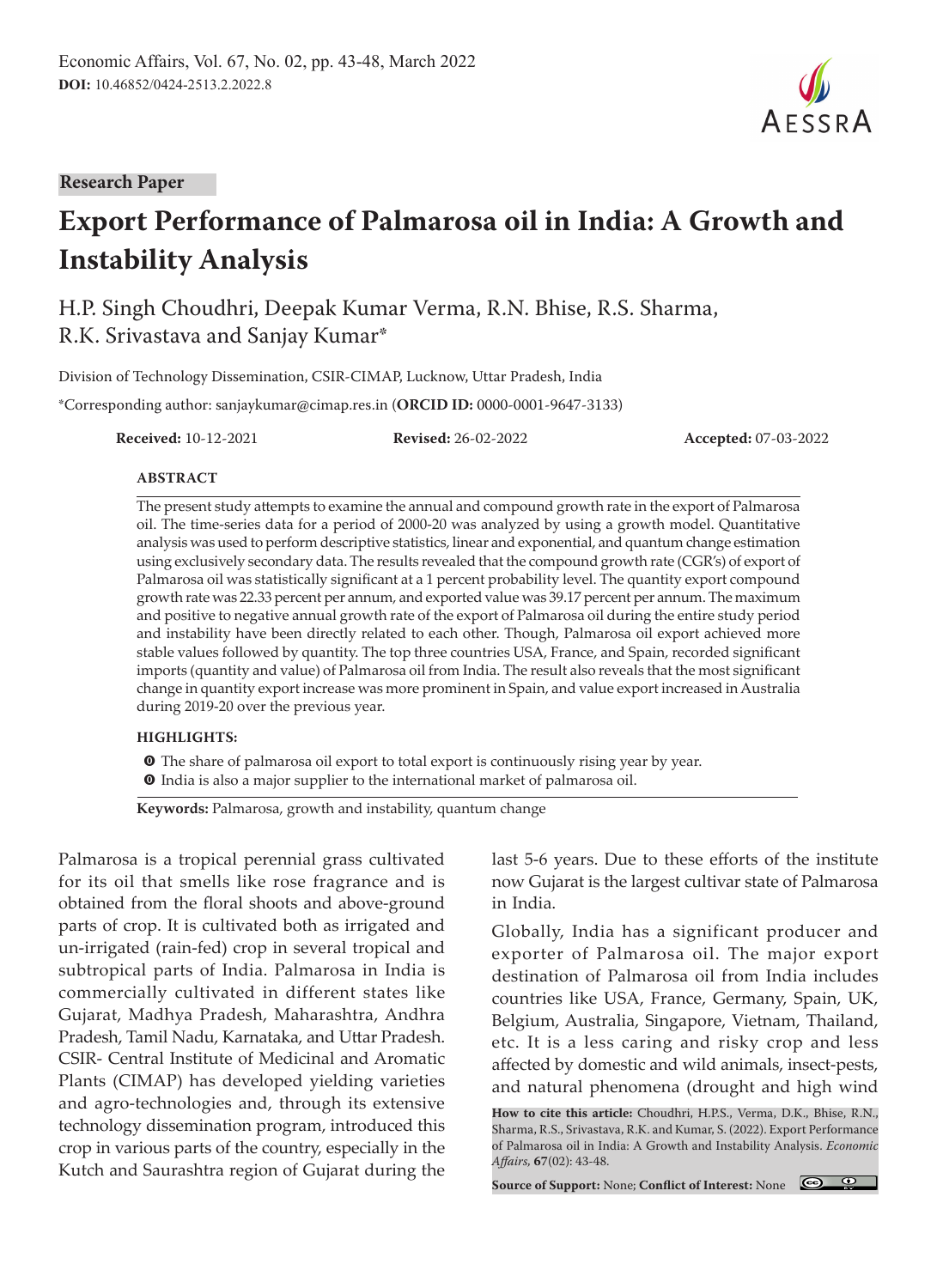

velocity, etc.). It can grow in poor sandy loam to heavy fertile soils.

The essential oil of Palmarosa, which contains the chemical compound geraniol, is valuable for its scent and a number of traditional medicinal and household uses. Palmarosa oil is used for flavoring food, beverages, perfumery, cosmetic and pharmaceutical products and against the action of various bacteria, fungi, and microorganisms (Rajeswara *et al.* 2009). Palmarosa oil is extensively used in mosquito repellents, an effective insect repellent for stored grain and beans (Duke *et al.* 1993 and Kumar *et al*. 2007).

# **METHODOLOGY**

The present study is merely based on secondary sources of data. The secondary data has been collected from the official website of Department of Ministry of Commerce and Industry, Government of India. To examine the nature of change, the growth in export of Palmarosa oil from 2000-01 to 2019-20, the annual compound growth rate is a comparatively simple metric; it is the mean annual growth rate of export over a specific period. The exponential regression model, coefficient of variance, and Cuddy-Della Vela instability index, quantum change of the following form were used.

#### **Estimation of growth rates**

#### **Annual Growth Rate Analysis**

Once the growth rate percentages for each period have been calculated, they are added together and divided by the total number of the periods, giving the AGR. The annual trend or performance of export (quantity and value) was found with the help of the following formula:

 $AGR = [(EV/BV) - 1] * 100$ 

Where:

*AGR* = Annual Growth Rate

*SV* = Ending value of production, consumption, and export for the year *t*

*PV* = Beginning value of production, consumption, and export for the year *t*

\*100 = Percent growth rate

#### **Compound Growth Rate Analysis**

The compound growth rate has been carried out to determine the growth trend in export (quantity and value) an exponential form of the equation, and in modeling time trend. The exponential trend or loglinear were used. The exponential trend equation of the following form has been used.

$$
Y_t = e\beta_0 + \beta_i t_i + ut \qquad \qquad \dots (1)
$$

Where,

*Y*<sub>t</sub> = export (time series data) of Palmarosa oil in both quantity and value in the year *t*,

$$
\beta_0 = \text{intercept}
$$

 $\beta_i$  = trend/slope coefficient

*ut* = error terms in the year *t*

Equation (1) has been converted into the logarithmic form to facilitate the use of linear regression by taking the natural logarithms of both sides, we obtain;

$$
ln Yt = ln e\beta0 + ti ln \betai + ut
$$
...(2)

 $β_0$  and  $β_i$  are obtained by application of Ordinary Least Square (OLS) techniques. Equation (2) was estimated by using the OLS techniques. Then percent compound growth a rate (*r*) has computed as follows:

$$
r = (e \beta_i - 1) \times 100
$$
  
or  $r = (Antilog of \beta_i - 1) \times 100$  ...(3)

Where,

*r* = compound growth rate in percent,

 $\beta_i$  = estimated coefficient

*e* = Euler's exponential constant (2.71828)

#### **Instability analysis: Coefficient of variation**

To measure the index of instability and Cuddy-Della Vale index or the coefficient of variation in the export (quantity and value) for the Palmarosa oil. If the less consistent of export of oil i.e., it has a higher coefficient of variation among the Palmarosa oil export, coefficient of variation is the ratio of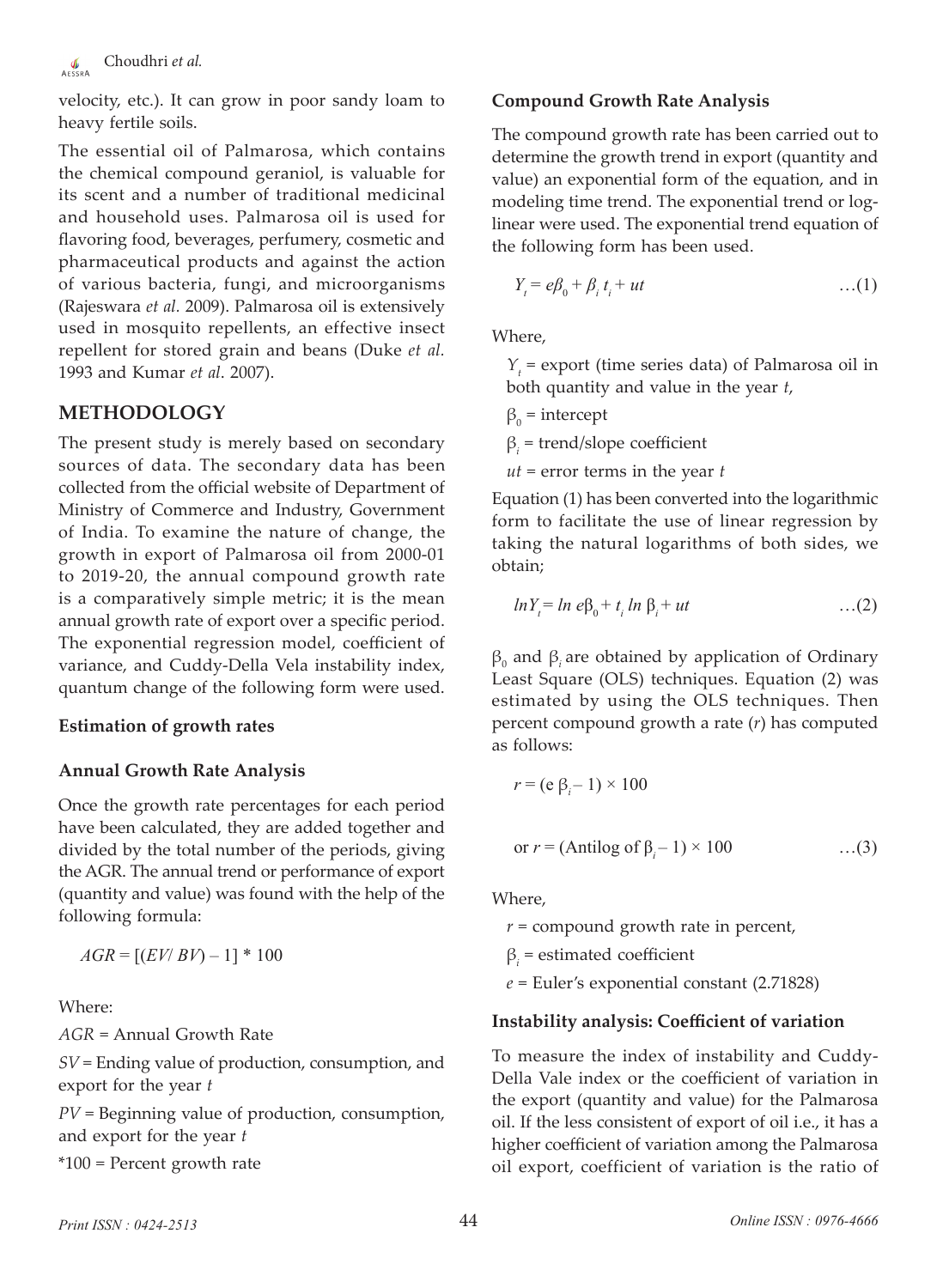standard deviation to the arithmetic means, which is presented in percentages was calculated as the following formula:

$$
C.V. = \frac{\sigma}{\mu} \times 100
$$

Here,

Standard Deviation of *X* has been calculated by using the formula:

$$
\sigma = \sqrt{\frac{1}{N}} \sum (X_i - \underline{X})^2
$$

Where:

*C.V.* = Coefficient of variation Σ = Standard Deviation of *X*  $\mu$  = Mean of *X X* = individual observation in time series data, *X* = arithmetic mean of *X*.  $(X-\underline{X})$  = deviation from the mean, *N* = number of observations.

The level of instability is also computed around the trend i.e., coefficient of variation is multiplied by the square root of the difference between the unity and coefficient of multiple determinants  $(R^2)$  in cases where  $\mathbb{R}^2$  was significant to obtain the instability index. The following formula suggested by J.D.A. Cuddy and P.A. Della Valle (1978) is called the Cuddy-Della Valle index used by Devi *et al.* (2021).

$$
Instability\ index = \frac{\sigma}{\underline{X}} \times 100 = \sqrt{(1 - R^2)}
$$

or

*Cuddy-Dell Valle Instability index*  $(^{0}_{0}) = C.V. \times \sqrt{1 - R^{2}}$ 

Where,

*C.V.* = Coefficient of Variation in percent,

 $R^2$  = coefficient of determination from a time-trend regression adjusted for its degrees of freedom.

## **Quantum Change**

The quantum change has carried out the change of trend in export of Palmarosa oil from current year to based year. The quantum changes have been used in the following form:

Quantum change = Current year – Based year

# **RESULTS AND DISCUSSION**

## *Per se* **performance of Palmarosa oil export**

The *per se* performance of Palmarosa oil export has presented in Table 1. The quantity of oil exported under Palmarosa in India has increased from 0.00 in 2000-01 to 54.77 thousand kilograms in 2019- 20, while the value has increased from  $\bar{\tau}$  0.00 to  $\bar{\tau}$  1408.07 lakh in the same year. The average quantity of Palmarosa oil exported during the period was 33.06 thousand kilograms, whereas, in value, it was  $\bar{\tau}$  648.88 lakhs and the Platykurtic nature followed by negative skewness (-0.610) in quantity and kurtosis (-0.86) indicate that there has been a steady change in the quantity and value of Palmarosa oil export taken place during the later phase. In contrast, leptokurtic in nature in quantity and value having positive kurtosis (0.31) and skewness (0.76) reveals that, starting from the initial years of the period under the investigation, a continuous effort was there to increase the value exported of Palmarosa oil. Thus, the combined effect of expansion quantity and value has resulted in a brighter picture of Palmarosa oil export in India.

**Table 1:** *Per se* performance of Palmarosa oil exports during 2000-20

|                             | Quantity     | Value                  |
|-----------------------------|--------------|------------------------|
| <b>Descriptive Analysis</b> | $(000'$ Kg.) | $(in \bar{\tau}$ Lakh) |
| Mean                        | 33.06        | 648.880                |
| Standard Error              | 4.24         | 128.11                 |
| Standard Deviation          | 18.97        | 572.93                 |
| Kurtosis                    | $-0.86$      | 0.31                   |
| <b>Skewness</b>             | $-0.61$      | 0.76                   |
| Range                       | 57.17        | 2089.38                |
| Minimum                     | 0.00         | 0.00                   |
| Maximum                     | 57.17        | 2089.38                |

# **Annual, compound growth rates and instability of export of Palmarosa oil**

## **Annual growth rates of export of Palmarosa oil**

Table 2 revealed that the export of Palmarosa oil in India had been estimated at 661.29 thousand kg. with a value of  $\bar{\tau}$  12977.61 lakh in the last twenty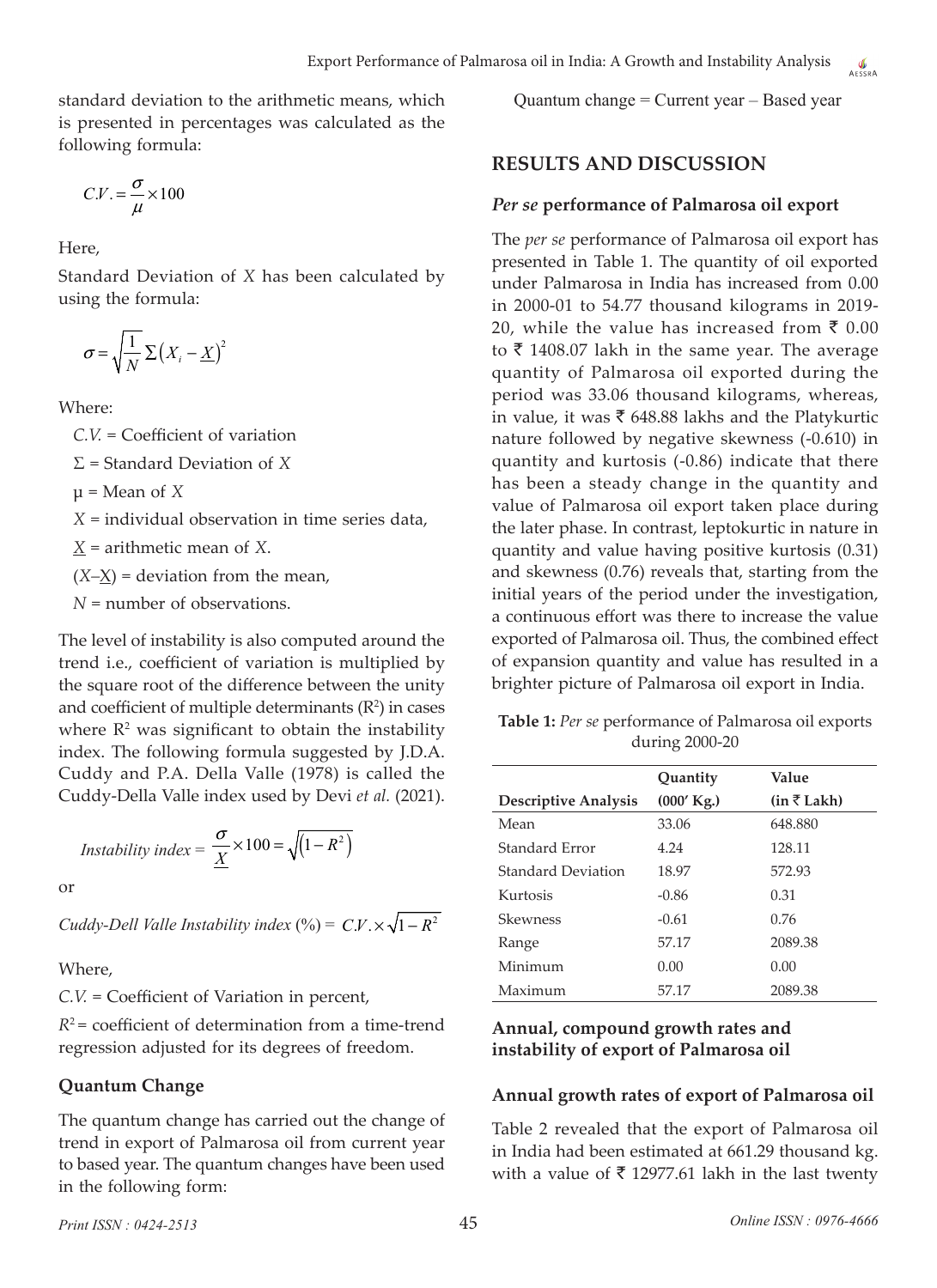years, i.e., from 2000-01 to 2019-20. The quantity exported of Palmarosa oil has been highest (57.17 thousand kg) in 2008-09, whereas the value was highest ( $\bar{\tau}$  2089.38 lakh) in 2018-19 due to the higher price of the palmarosa oil compared to 2008-09. It is also revealed that the maximum and positive to negative annual growth rate of the export of Palmarosa oil. The highest percentage increase in annual growth rate has been observed 3006.90 percent in quantity and 2391.08 percent increase in value during the year 2003-04.

# **Compound growth rates of export of Palmarosa oil**

The compound growth rate of quantity exported has been estimated as 22.33 percent, found satisfactory and statistically significant at 1.00 percent level of probability. In comparison, the compound growth rate in terms of value of Palmarosa oil exported has been recorded as 39.17 percent statistically significant at  $1.00$  ( $p<0.01$ ).

# **Instability of export of Palmarosa oil**

The data also revealed that between 2000-01 to 2019-2020, India exported both quantity and value of Palmarosa oil. The calculated mean, standard deviation, and instability index or coefficient of variation are presented in table 2. According to data coefficient of variation of both quantity and value exported has been recorded as 55.92 percent and 86.06 percent, respectively.

It is concluded from the table 2 that Palmarosa oil export from India seems stable in the last decade except for some depletion in quantity and value in one or two years; this is due to the increase in internal consumption or price fluctuations in oil price.

**Table 2:** Annual, compound growth rates and instability of export of Palmarosa oil during 2000-01 to 2019-20

| Sl.<br>No.     | Year        | Quantity     | AGR's    | Value                  | AGR's    |  |
|----------------|-------------|--------------|----------|------------------------|----------|--|
|                |             | $(000'$ Kg.) |          | $(in \bar{\tau}$ Lakh) |          |  |
| 1              | 2000-01     | 0.00         | 0.00     | 0.00                   | 0.00     |  |
| $\overline{2}$ | $2001 - 02$ | 0.18         | 0.00     | 1.34                   | 0.00     |  |
| 3              | $2002 - 03$ | 0.58         | 222.22   | 4.37                   | 226.12   |  |
| $\overline{4}$ | 2003-04     | 18.02        | 3006.90  | 108.86                 | 2391.08  |  |
| 5              | 2004-05     | 12.51        | $-30.58$ | 67.78                  | $-37.74$ |  |
| 6              | 2005-06     | 20.58        | 64.51    | 118.95                 | 75.49    |  |
|                |             |              |          |                        |          |  |

| 7                                       | 2006-07 | 21.12 | 2.62     | 183.52  | 54.28    |
|-----------------------------------------|---------|-------|----------|---------|----------|
| 8                                       | 2007-08 | 40.94 | 93.84    | 332.37  | 81.11    |
| 9                                       | 2008-09 | 57.17 | 39.64    | 539.72  | 62.39    |
| 10                                      | 2009-10 | 43.96 | $-23.11$ | 459.58  | $-14.85$ |
| 11                                      | 2010-11 | 37.06 | $-15.70$ | 643.23  | 39.96    |
| 12                                      | 2011-12 | 47.41 | 27.93    | 1135.13 | 76.47    |
| 13                                      | 2012-13 | 46.44 | $-2.05$  | 1085.46 | $-4.38$  |
| 14                                      | 2013-14 | 52.05 | 12.08    | 1104.8  | 1.78     |
| 15                                      | 2014-15 | 33.34 | $-35.95$ | 753.26  | $-31.82$ |
| 16                                      | 2015-16 | 43.6  | 30.77    | 926.92  | 23.05    |
| 17                                      | 2016-17 | 37.61 | $-13.74$ | 814.08  | $-12.17$ |
| 18                                      | 2017-18 | 38.42 | 2.15     | 1200.79 | 47.50    |
| 19                                      | 2018-19 | 55.53 | 44.53    | 2089.38 | 74.00    |
| 20                                      | 2019-20 | 54.77 | $-1.37$  | 1408.07 | $-32.61$ |
| CGR's                                   |         | 22.33 |          | 39.17   |          |
| $\frac{(0)}{0}$ p.a.)                   |         |       |          |         |          |
| Instability<br>index $\left(\% \right)$ |         | 55.92 |          | 86.06   |          |

*Source: Department of Ministry of Commerce and Industry, Government of India.*

## **Comparison of quantity and value of Palmarosa oil export in a different country from India**

Table 3 presents the country-wise export of Palmarosa oil (quantity and value) for 2019-20. USA (36.26 percent) was the leading country in the quantity of Palmarosa oil imported from India 2019- 20, followed by France (26.51 percent) and Spain (7.92 percent). These countries have contributed 70.69 percent share in total Palmarosa oil export from India during 2019-20. The Palmarosa oil export in terms of value was highest in USA (39.48 percent) followed by France has (26.58 percent) and Spain (6.50 percent). It is concluded that USA, France, and Spain are the major export destination of Palmarosa oil from India.

# **Quantum change in Palmarosa oil export during 2018-19 to 2019-20**

Quantum change in quantity and value during 2019-20 over 2018-19 is presented in Table 3. The quantity exported increased more in Spain and Australia, estimated at 1.21 thousand and 0.23 thousand kilograms, respectively, while it fell more in the United States, estimated at (-)4.99 thousand kilograms. The rationale could be a shift to alternative aromatic crop oils with higher profit margins.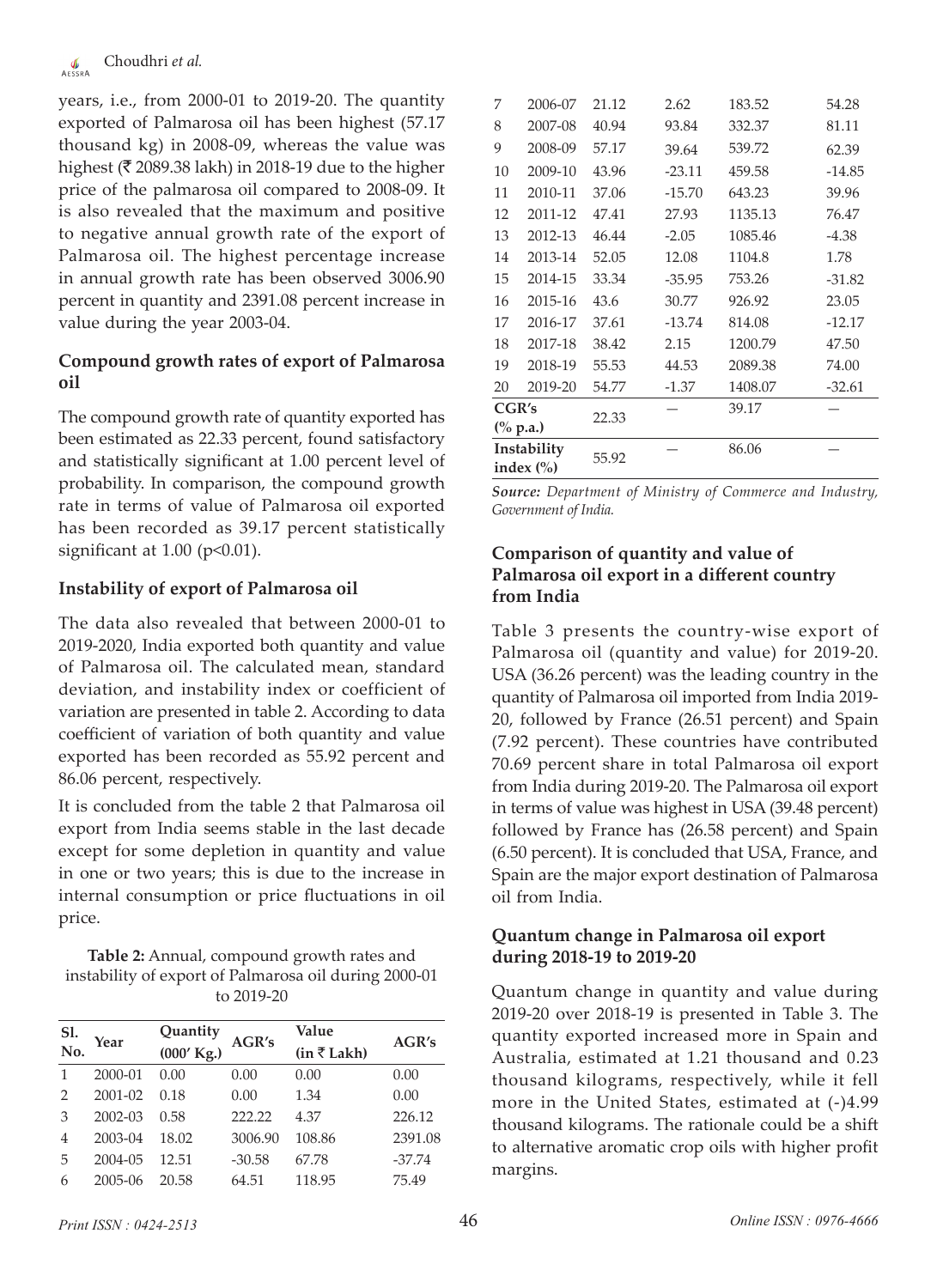| <b>Sl. No.</b> | Country     | Quantity (000' kg.) | $%$ share | Value (in $\bar{\tau}$ Lakh) | $%$ share |
|----------------|-------------|---------------------|-----------|------------------------------|-----------|
| 1              | <b>USA</b>  | 19.86               | 36.26     | 555.85                       | 39.48     |
| $\overline{2}$ | <b>UK</b>   | 2.24                | 4.09      | 23.89                        | 1.70      |
| 3              | France      | 14.52               | 26.51     | 374.32                       | 26.58     |
| $\overline{4}$ | Germany     | 0.89                | 1.62      | 19.98                        | 1.42      |
| 5              | Spain       | 4.34                | 7.92      | 91.49                        | 6.50      |
| 6              | Australia   | 0.88                | 1.61      | 27.52                        | 1.95      |
| 7              | Singapore   | 0.31                | 0.57      | 11.85                        | 0.84      |
| 8              | Netherland  | 0.36                | 0.66      | 8.91                         | 0.63      |
| 9              | Switzerland | 0.38                | 0.69      | 13.19                        | 0.94      |
| 10             | Other       | 10.99               | 20.07     | 281.07                       | 19.96     |
| 11             | Total       | 54.77               | 100.00    | 1408.07                      | 100.00    |
|                |             |                     |           |                              |           |

**Table 3:** Comparison of quantity and value of Palmarosa oil export to different countries from India during 2019-20

*Source: Department of Ministry of Commerce and Industry, Government of India.*

**Table 4:** Quantum change in quantity ('000 kg.) and value (in lakh) of Palmarosa oil during 2019-2020

| Sl.<br>No.   | Country     | 2018-19  |        | 2019-20  |        | Quantum change in |           |
|--------------|-------------|----------|--------|----------|--------|-------------------|-----------|
|              |             | Ouantity | Value  | Ouantity | Value  | Quantity          | Value     |
| $\mathbf{1}$ | <b>USA</b>  | 24.85    | 938.44 | 19.86    | 555.85 | $-4.99$           | $-382.59$ |
| 2            | UK          | 2.10     | 76.12  | 2.24     | 23.89  | 0.14              | $-52.23$  |
| 3            | France      | 17.22    | 650.26 | 14.52    | 374.32 | $-2.7$            | $-275.94$ |
| 4            | Germany     | 2.91     | 107.55 | 0.89     | 19.98  | $-2.02$           | $-87.57$  |
| 5            | Spain       | 3.13     | 111.75 | 4.34     | 91.49  | 1.21              | $-20.26$  |
| 6            | Australia   | 0.65     | 23.55  | 0.88     | 27.52  | 0.23              | 3.97      |
| 7            | Singapore   | 0.53     | 21.40  | 0.31     | 11.85  | $-0.22$           | $-9.55$   |
| 8            | Netherland  | 0.60     | 20.80  | 0.36     | 8.91   | $-0.24$           | $-11.89$  |
| 9            | Switzerland | 0.61     | 22.72  | 0.38     | 13.19  | $-0.23$           | $-9.53$   |
| 10           | Other       | 2.93     | 116.78 | 10.99    | 281.07 | 8.06              | 164.29    |

*Source: Department of Ministry of Commerce and Industry, Government of India.*

Change in exported value of Palmarosa oil during 2019-20 over the previous year indicates that the majority of the country has increased exported value in Australia. The increase in Australia's exported quantity is due to more oil exports. It is also evident from the table 4 that, excluding the USA, UK, France, Germany, Spain, Singapore, the Netherland, and Switzerland rest of the country registered decreased export value in 2019-20 over the previous year due to the decrease in the price of Palmarosa oil.

# **CONCLUSION**

The research revealed that the country's export of Palmarosa oil increased from 2000-01 to 2019-20 and significant growth in quantity. The growth rate and instability have been directly related to each other. It was found that export in quantity and value of Palmarosa oil compound growth rate observed as 22.33 percent and 39.17 percent,

respectively. Instability analysis showed that both the quantity and value observed as 55.92 percent and 86.06 percent. It is found that more variations in growth followed by in value and quantity exported respectively. Though, Palmarosa oil export achieved more stable values followed by quantity. The top three countries, i.e., USA, France, and Spain, have recorded more shares in the export of Palmarosa oil (quantity & value) from India. The most significant quantum change in export quantity was observed in Spain, followed by Australia & UK, and the highest export value was recorded in Australia. Stability and increase in export of Palmarosa oil will open up a new avenue for crop diversification and Aroma entrepreneurship in the country.

# **ACKNOWLEDGMENTS**

Authors are thankful to Director, CSIR-CIMAP, for providing support and guidance for work.

AFSSPA